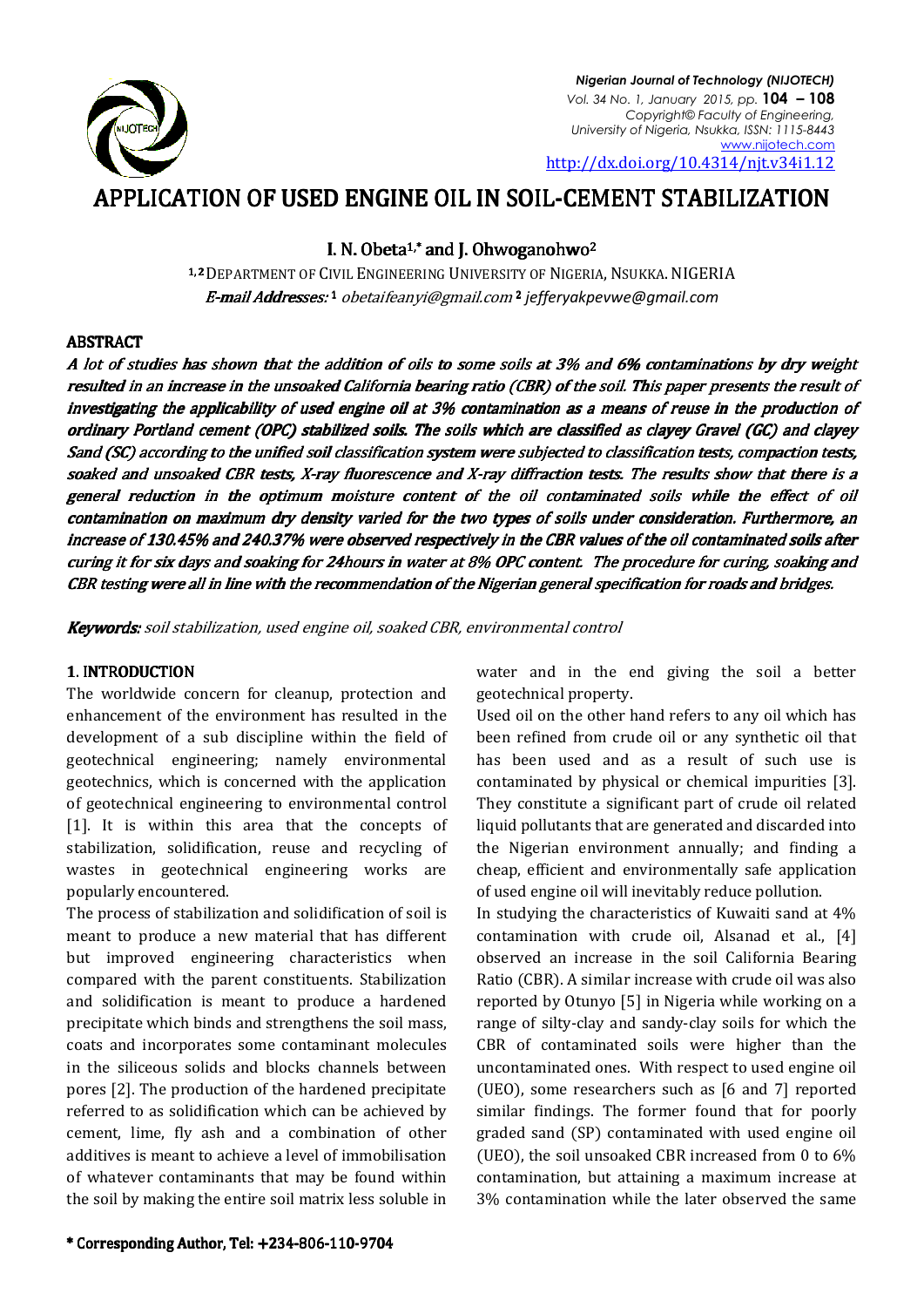result for clayey gravel (GC) and clayey sand (SC) with maximum increase at 3% and 6% contamination respectively.

Ezeldin et al, [2], while working on heating oil and gasoline contaminated soils as a partial replacement for fine aggregates in concrete found that 60% of the uncontaminated concrete's compressive strength can be achieved at 40% Petroleum Contaminated Soil (PCS)/sand replacement while the leachability of benzene in the partially replaced concrete was not detectable after 24hours. Similarly 60% PCS/sand replacement can be achieved in the production of concrete hollow blocks with compressive strength and density criteria being satisfied [8]. Furthermore, Hassan et al, [9] while considering the potential use of PCS in highway construction found that the Maximum Dry Density (MDD) and the Optimum Moisture Content (OMC) of the uncontaminated sample was higher than the contaminated sample mixed with cement in the range of 5-15%. He concluded that 10% PCS partial replacement can be used as a base course and higher partial replacement percentages for the sub base while up to 40% partial replacement can be achieved in hot mix asphalt for medium to light weight traffic.

#### 2. SAMPLE COLLECTION AND PREPARATION

The Laterite samples were collected from existing borrow sites. They are classified as clayey gravel (GC) and clayey sand (SC) according to the Unified Soil Classification System with the grading curves shown in Figure.1 and index properties in Table 1. They were contaminated with UEO at 3% contamination by weight of dry samples and allowed to age and equilibrate for three days according to US Army corps of Engineers' [10] recommendation. The contamination level of 3% was used because of its ability to increase CBR value; and also soils contaminated with up to 3% UEO is regarded as non hazardous by the New Jersey department of environmental pollution of the United States of America [6].

#### 3. EXPERIMENTAL TESTS

All experimental tests were done in accordance with the recommendations of BS 1377 [11] and BS 1924 [12] and the tests include sieve analysis, Atterberg's limits, compaction test, specific gravity test, and the California Bearing Ratio (CBR) test. Specimens for the CBR test (soaked and unsoaked) were prepared at the optimum moisture content (OMC) and maximum dry

density (MDD) using the CBR compaction mould. The samples for soaked CBR test were cured for six days and soaked for 24hours before testing in line with Nigerian general specifications for roads and bridges [13]. The minerals present in the soil and their chemical composition were identified using the X-ray diffraction (XRD) and the X-ray fluorescence (XRF) tests; and shown in Tables 2 and 3 respectively.

#### 4. RESULTS

The results of sieve analysis, Atterberg's limits test, Xray diffraction and X-ray fluorescence tests, compaction test and CBR tests are as shown in Figures 1 to 6 and Tables 1 to 3.



Figure 1: Sieve analysis of soil samples



Figure 2: Variation of MDD and OMC with OPC for uncontaminated clayey Gravel (GC)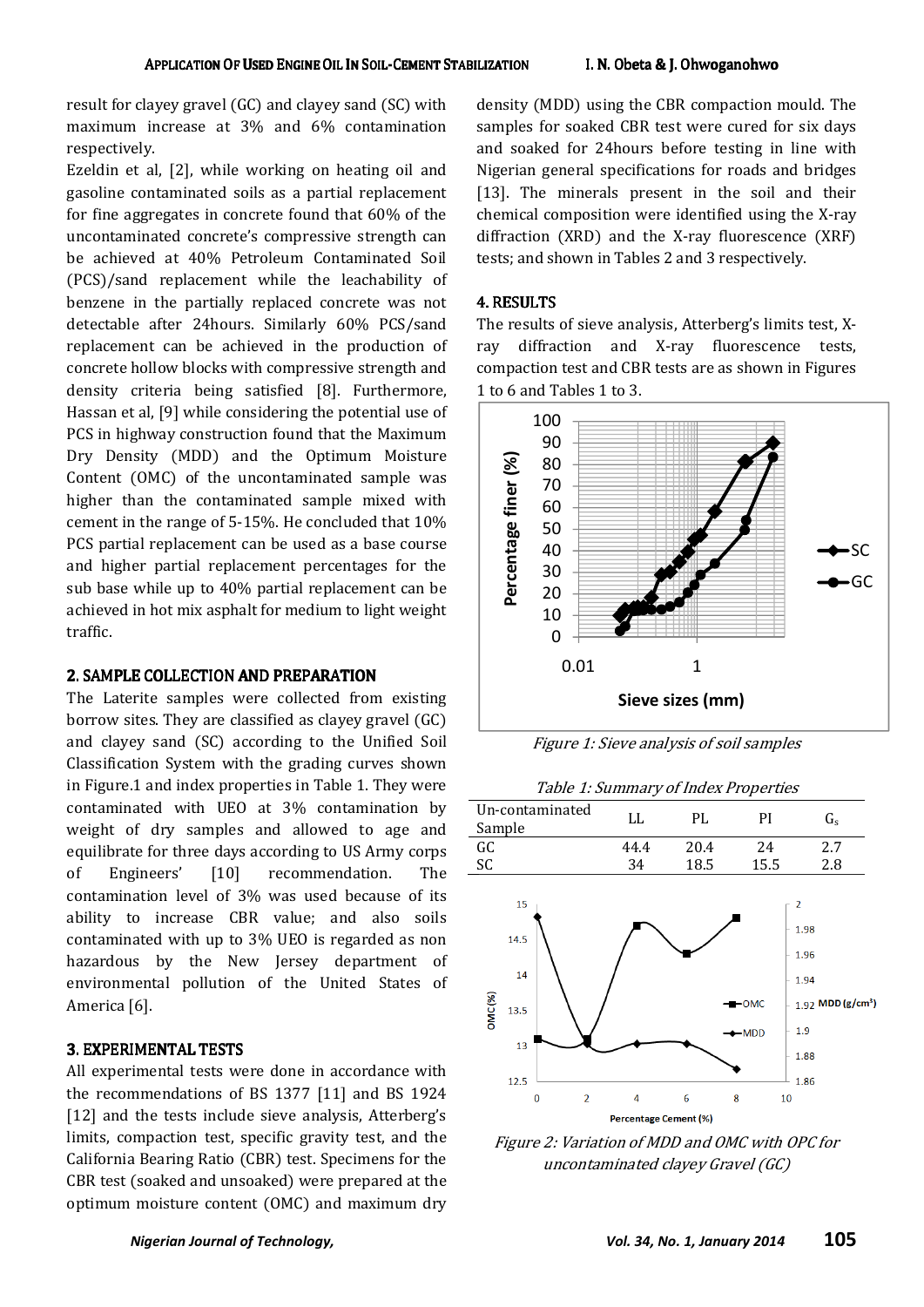| <i>Fluorescence)</i>           |                   |               |  |  |  |  |  |
|--------------------------------|-------------------|---------------|--|--|--|--|--|
|                                | Concentration (%) |               |  |  |  |  |  |
| Chemical composition           | Clayey Sand       | Clayey Gravel |  |  |  |  |  |
|                                | (SC)              | (GC)          |  |  |  |  |  |
| $Al_2O_3$                      | 24.00             | 27.5          |  |  |  |  |  |
| SiO <sub>2</sub>               | 45.90             | 46.8          |  |  |  |  |  |
| $K_2O$                         | 0.24              | 0.11          |  |  |  |  |  |
| Ca <sub>O</sub>                | 0.27              | 0.21          |  |  |  |  |  |
| TiO <sub>2</sub>               | 4.81              | 4.95          |  |  |  |  |  |
| $V_2O_5$                       | 0.18              | 0.19          |  |  |  |  |  |
| CrO <sub>3</sub>               | 0.033             | 0.023         |  |  |  |  |  |
| MnO                            | 0.041             | 0.022         |  |  |  |  |  |
| Fe <sub>2</sub> O <sub>3</sub> | 20.73             | 20.20         |  |  |  |  |  |
| Sc <sub>2</sub> O <sub>3</sub> | 0.003             |               |  |  |  |  |  |
| Bi <sub>2</sub> O <sub>3</sub> | 4.10              |               |  |  |  |  |  |

| Table 2: Chemical Composition of Soil Samples (X-Ray |
|------------------------------------------------------|
| <i>Fluorescence)</i>                                 |

Table 3: Mineralogical Composition of Soil Samples (X-Ray Diffraction Test)

| Soil                                                                                  | Minerals                                |        |   |        |                                                                                                           |  |
|---------------------------------------------------------------------------------------|-----------------------------------------|--------|---|--------|-----------------------------------------------------------------------------------------------------------|--|
| Samples                                                                               |                                         |        |   |        |                                                                                                           |  |
| SC                                                                                    | Sillimanite, Kilchoanite, Wollastonite, |        |   |        |                                                                                                           |  |
| Tridymite                                                                             |                                         |        |   |        |                                                                                                           |  |
| GC                                                                                    | Rosenhahnite                            |        |   |        |                                                                                                           |  |
| 18<br>16<br>14<br>12<br>OMC (%)<br>10<br>8<br>6<br>4<br>$\overline{2}$<br>$\mathbf 0$ |                                         |        |   |        | 1.98<br>-OMC<br>1.96<br>-MDD<br>1.94<br>1.92<br>$_{1.9}$ MDD (g/cm<br>1.88<br>1.86<br>1.84<br>1.82<br>1.8 |  |
| $\bf{0}$                                                                              | 3<br>$\mathbf{1}$<br>2                  | 4<br>5 | 6 | 7<br>8 | 9                                                                                                         |  |
| <b>Percentage Cement</b>                                                              |                                         |        |   |        |                                                                                                           |  |

Figure 3: Variation of MDD and OMC with OPC for contaminated clayey Gravel (GC)



Figure 4: Variation of MDD and OMC with OPC for uncontaminated clayey Sand (SC)



Fig. 5: Variation of MDD and OMC with OPC for contaminated clayey Sand (SC)



Fig.6: Variation of CBR with OPC for soaked and unsoaked samples

# 5. DISCUSSION OF RESULTS

#### 5.1 Index Properties and Soil classification

The results of sieve analysis in Figure 1 shows that the uncontaminated soils contained at least 12% of fines while the plot of Plastic Limit (PL) and Liquid Limit (LL) was above the A-line. Comparing the above indices with the Unified Soil Classification (USC) chart, the soils can be classified as clayey gravel (GC) and clayey sand (SC). The mineralogical composition of the soils from Table 3 shows that they did not contain any problematic clay mineral.

#### 5.2 Compaction Test Results 5.2.1 Uncontaminated Clayey Gravel (GC)

The MDD decreased with increasing cement content while the OMC increased with increasing cement as can be seen in Figure. 2. The increase in OMC can be attributed to the increase in Specific Surface Area (SSA) of the mix by the addition of the fine grain particles of Ordinary Portland Cement and the absorption of water by the OPC particles while the decrease in MDD according to Omotosho et al., [14] can be attributed to the fact that the primary hydration compounds catalyse and or supplement the natural micro-clustering potentials of the abundant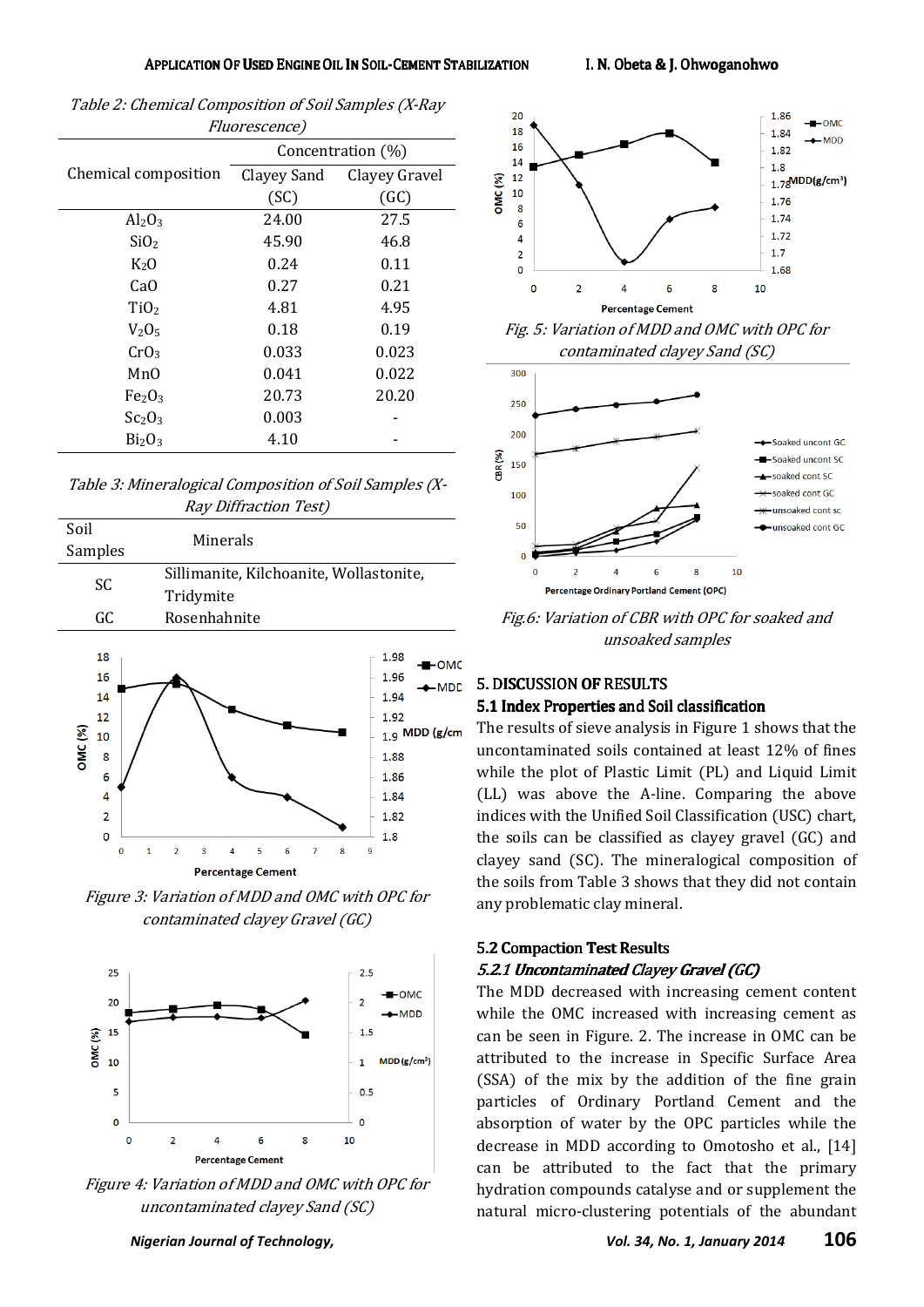sesquioxides in the Laterite and as a result the soil's natural fine grains are clustered together to form loosely bound and porous coarse grains resulting in decreased MDD.

#### 5.2.2 Contaminated Clayey Gravel (GC)

Figure 3 shows that OMC decreased with increasing OPC addition while the MDD increased at 2% OPC before decreasing. The increased MDD at 2% OPC may be attributed to the fact that oil causes a lubrication of the soil grains resulting in a closer packing/densification of the clayey gravels with 2% OPC being the optimum amount of fines required to achieve the high densification. The reduction in OMC is attributed to the presence of oil in the soil.

#### 5.2.3 Uncontaminated Clayey Sand (SC)

The variation of MDD and OMC with OPC content can be seen in Figure 4. The increase in MDD with cement content is attributed to the fact that OPC not only enhances the inter-cluster bonding strength but also fills the pore spaces of the soil with attendant reduction in pore volume thereby significantly increasing strength [15]. This resulted in an increase in OMC up to an optimum value before decreasing.

## 5.2.4 Contaminated Clayey Sand (SC)

The OMC of the contaminated sample showed a similar trend with the uncontaminated sample but was of a lower value of which is attributed to oil contamination while the MDD decreased to a minimum value before increasing. The decrease can be attributed to the fact that a given quantity of OPC is needed to overcome the negative effect of oil on the OPC after which an increase could be achieved as seen in Figure 5.

#### 5.3 California Bearing Ratio (CBR) Test Results

Figure 6 shows that the uncontaminated samples had the least CBR values while the 3% Used Engine Oil contaminated but unsoaked samples had the highest CBR value at 8% OPC content respectively. Although the unsoaked samples had high values, they are not useful in design because of the lack of the effect of moisture which is not the case in actual construction. This therefore makes the contaminated but soaked samples the best in the category as they both met the requirement for use as a subbase material for heavy traffic as indicated by the Nigerian general specifications for roads and bridges [13].

#### **6. CONCLUSION**

It has been shown that a significant increase of 240.37% and 130.45% can be obtained in soaked California Bearing Ratio values of Used Engine Oil (3%) -OPC (8%) stabilized soils. Also of importance is the fact that chemical composition of 3% Used Engine Oil contaminated soil is non hazardous to humans and the environment as corroborated by previous researchers [2, 6, and 8]. It is therefore possible to conclude that Used Engine Oil has a promising role in soil stabilization which serves as a means of improving the strength properties of a given soil and also a means of reducing the contamination of the environment with discarded use engine oil. Thus, Used Engine Oil at 3% contamination may be referred to as an additive for soils where applicable.

### **REFERENCES**

- [1] Mitchel, J.K. and Filz, G.M. "The Role of Soil Mechanics in Environmental Geotechnics". Symposium on Recent Developments in Soil and Pavement Mechanics Rio de Janeiro, Brazil. A.A. Balkema, 1997, pp. 131-146.
- [2] Ezeldin, H.S., Vaccari, D.A., Bradford, L., Dilcer, L., and Farouz, E. "Stabilization and Solidification of Hydrocarbon-contaminated Soils in Concrete". Journal of Soil contamination. Vol. 1 issue 1, 1992, pp. 61-72.
- [3] U.S. EPA Solid Waste and Emergency Response (5305W). "Managing Used Oil Advice for Small Businesses". EPA530-F-96-004 November 1996, p 1.
- [4] Al-sanad, H.A., Eid., W.K and Isamel, N.F. "Geotechnical properties of oil contaminated Kuwaiti sand". Journal of Geotechnical Engineering, 121(5), 1995, pp. 407-412.
- [5] Otunyo, A.W. "Reduction of the shear strength of soils in the Niger Delta area of Nigeria due to crude oil production". Nigerian Journal of Technology, Vol. 29 NO 2, 2010, pp. 130-140.
- [6] Singh S.K., Srivastava, R.K., and John, S. "Studies on Soil contamination due to used motor oil and its remediation". Canadian Geotechnical Journal 46, 2009, pp. 1077-1083.
- [7] Obeta, I.N and Eze-uzomaka, O.J. "Geotechnical Properties of Waste Engine Oil Contaminated Laterites". Nigerian Journal of Technology Vol. 32, No. 2, 2013, pp. 203-210.
- [8] Hago A.W., Hassan, H.F., Al Rawas, A., and Al Hadidi, S. "Characterization of concrete blocks containing petroleum contaminated soils". Construction and Building materials Vol. 21, 2007, pp. 952-957.
- [9] Hassan, H.F., Taha, R., Al Rawas, A., Al Shandoudi, B., Al Gheithi, K., and Al Barami A.M. "Potential uses of petroleum-contaminated soil in highway construction". Construction and Building Materials. Vol. 19, 2005, pp. 646–652.